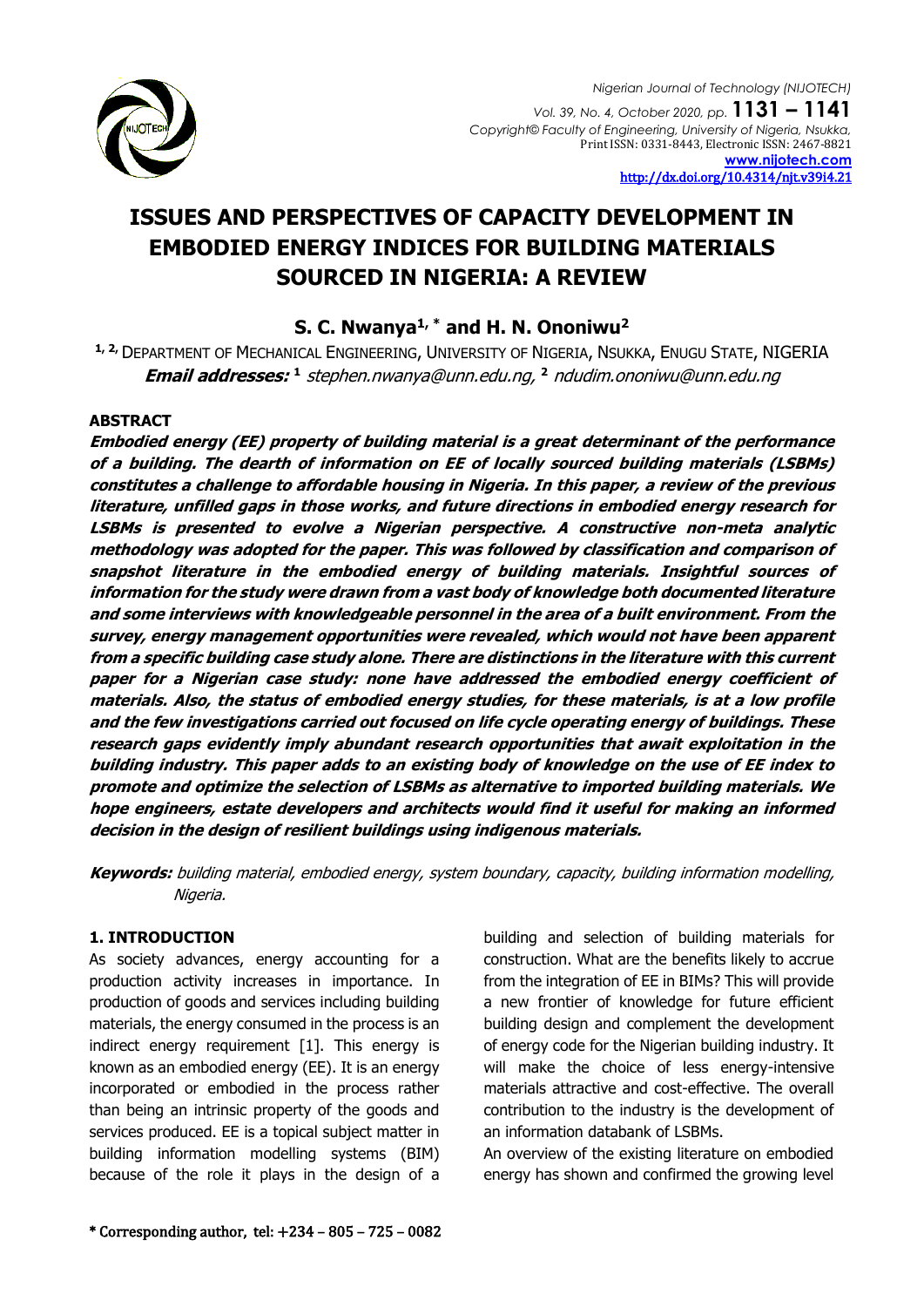of consideration attached to EE in more energyconscious construction [2]. Thus, the EE property of a building material is seriously a trending interdisciplinary research subject among professionals including architects, engineers, planners and builders due to its ability to influence the performance efficiency of a building. Among these professionals, however, there has been a considerable lack of uniformity of terminology, especially the definition used in the field of embodied energy and this has led to misunderstanding. Consequently, the exact meaning of this term is not always clear, and not always agreed upon among relevant professionals. For clarity, it is necessary at this stage that answers are provided to the following pertinent questions: what is embodied energy and why do we care? Doing that will elucidate interpretations ascribed to embodied energy as a concept.

# **1.1 Definition of Embodied Energy of building material**

In the literature, [3- 6] state: embodied energy (EE) is the total primary energy consumed in all the processes of the production of a building material or building itself, which is accounted for within boundaries such as cradle-to-gate or cradle-to-site and cradle-to-grave, respectively. The sum of the energy expenditure due to building material production in any of those boundaries refers to embodied energy. The above definition has been contested against by some experts, who claim it is too encompassing, pointing out the vague process boundary limits as the major impediments to a consensus definition.

The perception of these authors concerning embodied energy differed from each other. The difference among them range from the principles, material extraction method to the goals of the subject matter. For example, in the light of material gathering processes, [7-8] maintain that the total energy sequestered in all products and processes used in constructing a building is called embodied energy. But, [9] consider embodied energy as the latent energy of a building associated with the materials in use for construction, construction process and maintenance. For a built environment, the embodied energy is comprised of energy of the material and actual building operations (operational energy). The contemporary authors seem to differ on the characterization of the boundary scope that should be associated with embodied energy. However, there is commonality across the studies. They are in agreement that EE is an energy accounting method and the demand for it is a process activity-driven demand.

There are various processes and phases linked to the building material mining and actual building assembling. At each of these processes and phases either for the material or building itself, energy is consumed. But, from the vast literature consulted the volume of energy requirements at each phase has been infrequently studied. So, embodied energy assessment for buildings is incomplete without reference to type and number of materials used in construction, the process of construction and operational (or proposed) activities within the building. These issues that little is known about require further research. To take into account the divergence of opinions concerning definition of embodied energy, this study has articulated embodied energy as the prime potential of a material which determines its performance efficiency in the operational function of a building. We account for EE in order to take advantage of four attributes of a building material. Three of the attributes according to Bullard and Roberts [10] include (a) Energy conservation: strike a balance between input and output resources based on first law of thermodynamics, (b) Energy efficiency: improve potential to save energy through the use of efficient materials or substitution of materials with more efficient ones; and (c) Cost savings: cost of a product correlates with the amount of energy consumed in its production and this has proven to be a strong and positive correlation. The advocacy is to maintain a low, but positive correlation. The fourth attribute is Eco-friendliness, which supports the assertion by [11] that material EE property is a critical issue in describing green building. Although, the importance of those attributes have been highlighted in greater detail in several studies, there are divergent gray areas which should be stressed. To this end, we believe the strength of the current study lies in some lucid exposure of the subject area from the perspective of capacity development in EE. Doing that will lead to a pull of skills for the building sector in Nigeria. To the best knowledge of the authors, the extant literature on building materials in Nigeria does not cover this exposure on indigenous materials.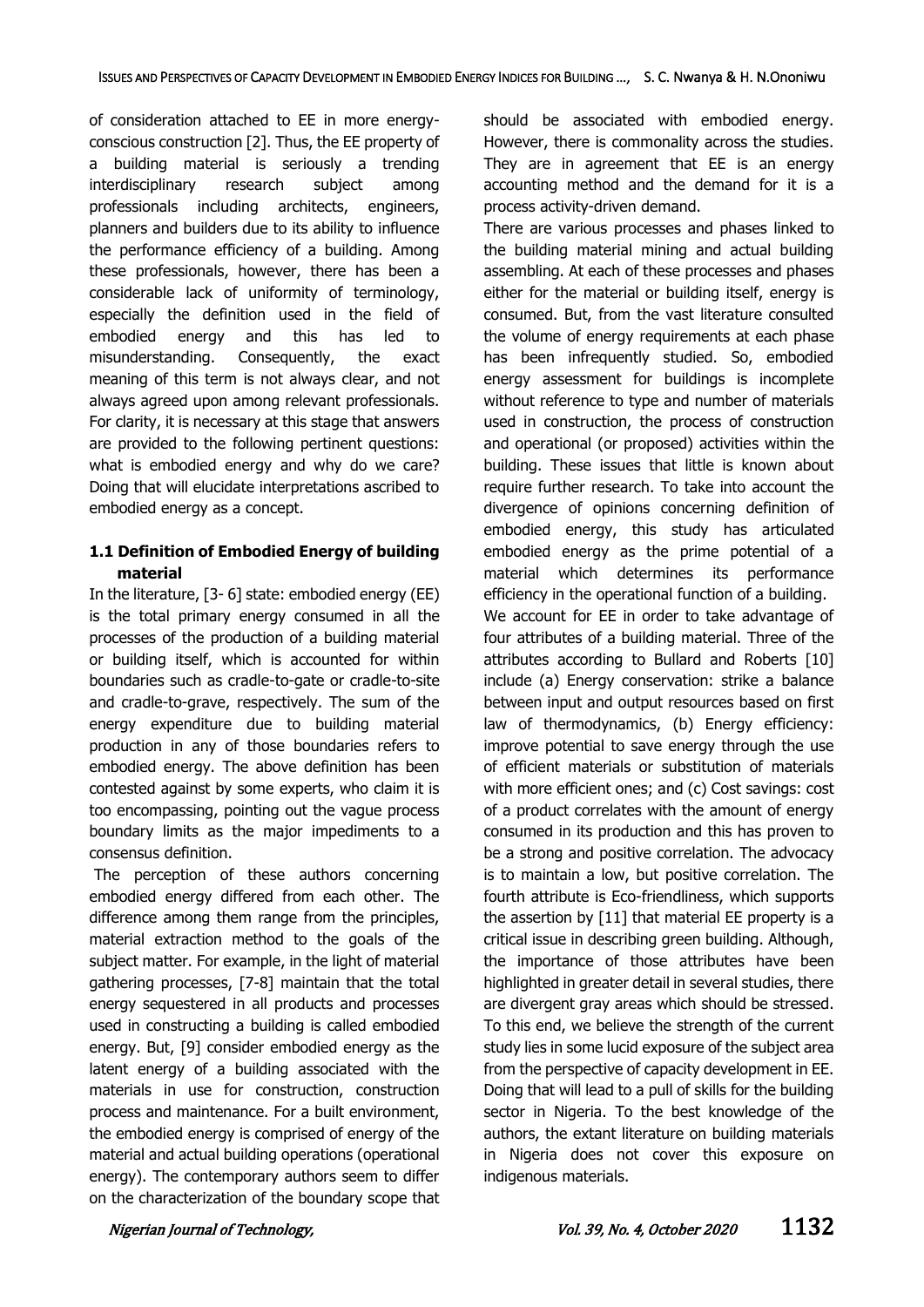In the light of foregoing argument, this paper aims to underscore the practice and understanding of the EE, especially for the LSBMs. The specific objective is to evaluate the literature on indigenous building materials and expose the current state of research in the area, identify gaps in the research topics and future directions. The research interest in local materials is of the essence because Nigeria is endowed with an abundant number of them, both renewable and nonrenewable, with potential for commercial exploitation in the construction industry. But presently, their commercialization is limited by lack of standardized energy code building material information data base. Apart from providing comparable data as a basis for adjudging how the indigenous materials are sustainable along with equivalent foreign ones, the determination of EE content ensures a way of mitigating climatic change effect due to buildings, since it can give a clue to carbon emission levels that result from using them. The novelty in this paper is the use of EE index to promote and optimize selection of LSBMs as alternative to imported building materials. The utmost likelihood that this information would be of general interest to all stakeholders in the building industry is certain.

The outline of this paper begins with an introduction in section 1, while section 2 explains the procedure adopted for the review. This is followed by a need for inclusion of LSBMs in global building information database. The extent of EE studies in Nigeria is expressed in section 3. Barriers to implementation of embodied energy of local building materials in construction industry are discussed in section 4.

# **2. RESEARCH METHODOLOGICAL APPROACHES EMPLOYED FOR EE STUDIES**

For the review of research on embodied energy in this paper, a qualitative review method of pertinent literature sources was adopted. This method was used for gathering reliable information from sources comprising academic, government policy documentary and industrial case studies. All the qualitative methods involve the search by web browsing and consultation of institutional as well as public libraries. Other available methods are the bibliometric analysis and case study. The bibliometric studies focus on using quantitative measures such as keyword co-occurrence and term co-occurrence to identify emerging trends and future research topics in a specific field [12]. But, case study is an ideal methodology when a holistic in-depth investigation is needed, according to [13] as cited by [14]. Unlike case study, the academic study provides insights into a number of variable factors that influence a subject matter. The criteria for selection of a local material was based on how frequent it was used for a construction activity at a building site. In the reviewed articles, methodology for embodied energy calculations was based on the well-known process analysis and includes the energy use associated with construction activities. On the actual evaluation of material EE, the life cycle assessment (LCA) method is widely used to estimate the embodied energy [[2], [15]. LCA is suitable where a holistic evaluation of the total amount of energy associated with a component or entire extraction, manufacturing and transportation of a material is required. The industry reports, software, data sets, and standards were evaluated to shape the context of embodied energy calculation and reduction in practice. The EE coefficient is estimated by aggregating the energy consumed in producing material plus that for building construction itself and dividing that sum by aggregate weight of the materials. Computing embodied energy of materials is difficult and more complex than calculating operating energy due to the unavailability of quality data and a standard calculation method [16].

While the reviewed literatures tend to present similar procedure for calculation of embodied energy coefficient, the assessment of level of embodied energy consumption per building material type is skewed and inconclusive. Although, the building sector has been globally identified as the highest consumer of embodied energy, from 40 % to 60 % [17-18], this level of energy consumption still vary according to the material and manufacturing process types. For example, on the average, for a ton of iron produced, the industry needs about 460 cubic meters of natural gas, about 59 kilograms of oil and about 1400KWh of electricity [19-20]. Even, among countries, there is variation in manufacturing technology due to bio-climatic principles [21] which affect the life cycle energy consumption of building materials. In terms of material type, however, there are high (such as steel) and low (such as wood) embodied energy materials.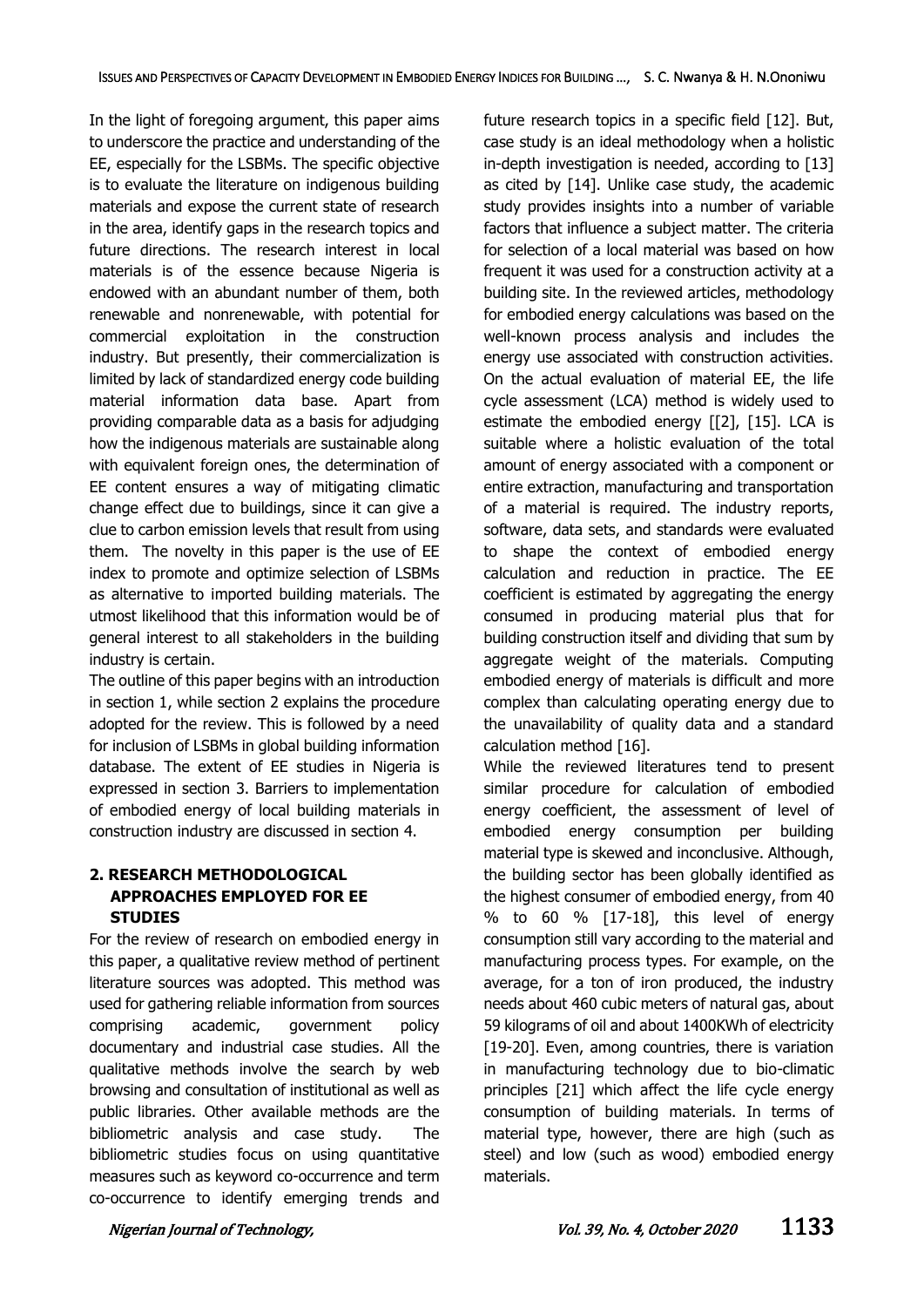Both types complement each other in the construction of buildings at varying mix ratios. In the context of level of assessment, the argument posit is that low embodied energy materials are greater in number than the high embodied energy materials. If we align this counting approach to the popular ABC inventory classification by value as applied in the basic principles of production control, the high EE materials should therefore, deserve priority attention. The ABC inventory classification is a material value distribution approach where a small number of items, say 15 to 20 %, in a group will account for 70 to 80 % of the bulk of the total value [22]. This concept is applicable to the indigenous materials. Since the class A (high EE value) , B (medium EE), and C (low EE value) materials can be locally sourced, directing EE research attention to the later classification will provide the advantage of reducing environmental impact of these materials in the construction industry. In addition, they are usually consumed in large quantities, whereas those materials with higher embodied energy content such as stainless steel are often used in much smaller amounts [21]. Generally, four essential steps are involved in computing the embodied energy. For example, in the case of a multi-story office building, the following steps, are outlined:(1) Select case study office buildings for analysis. (2) Determine embodied energy coefficients for building materials used in the case study buildings.(3) Analyse bills of materials for selected case study buildings by material and element. (4) Apply embodied energy coefficients to quantities of materials used in each element [23]. These steps are similar to a fourstage sequential qualitative approach for measuring embodied carbon dioxide equivalent of buildings [24]. For a summation, the embodied energy coefficients for the building materials were multiplied by the quantities derived for each of the case study buildings. The totals for each element were divided by the gross floor area (GFA) of each building to make the results comparable across the different buildings. Despite increasing in-depth attention being directed to embodied energy of buildings, the recent researches indicate that a vast country-wise new local input materials are possible. Similarly, there has been increased recognition of the significance of indigenous materials in Nigeria thereby promoting cost-effectiveness in the building sector. But these new indigenous materials require test to quantify their EE coefficient status.

# **3. NEED FOR INCORPORATION OF INDIGENOUS NIGERIAN MATERIALS EE COEFFICIENTS IN THE GLOBAL BUILDING INDUSTRY DATABASE**

Affordable housing for all in Nigeria is real and achievable. But, how can it be accomplished without navigating through the inferior status of LSBMs? Some of the basic indigenous materials include cement, stone, bricks, bamboo and palm trunks, sand, grass and straw bales. Use of the materials in our building industry has been a long time practice. Over these periods, however, the traditional image of a local material as a cheap and transient object has dominated the market. In turn, the LSBMs have competed with imported materials on price, rather than on the basis of ecofriendliness. An aspect of the economicenvironmental attributes of the local building materials that is rarely investigated is how much their EE affects acoustic quality. Typical cases in hand in respect of the aforementioned acoustic property are the "Uruh'' (Musanga cerropiodes) and "Nturupka'' (pterocrpus erinaceus) wooden materials used in the construction of "talking" drums. Knowledge about acoustics is important because the acoustic quality of an indoor environment affects work performance and employee behaviour at work [25]. Next vital characteristic quality of the local materials is their EE coefficients to enable their utilization as well as facilitate comparison with other materials elsewhere in design calculations. Hence, an inventory of EE coefficients for the LSBMs needs to be investigated and determined.

The desirability of determining the EE coefficient of indigenous materials is critical to the quest for a database of sustainable material resources, particularly when we consider the growing demand in the society for green and smart buildings. The engineers, developers, quantity surveyors and architects need EE information for making informed comparative decisions on building design. In this manner, the EE coefficient provides a framework of action to overcome the inferiority status of the LSBMs among imported materials. A Nigerian content in terms of design database (such as EE indices) of the indigenous materials that would have been created out of building material supply chain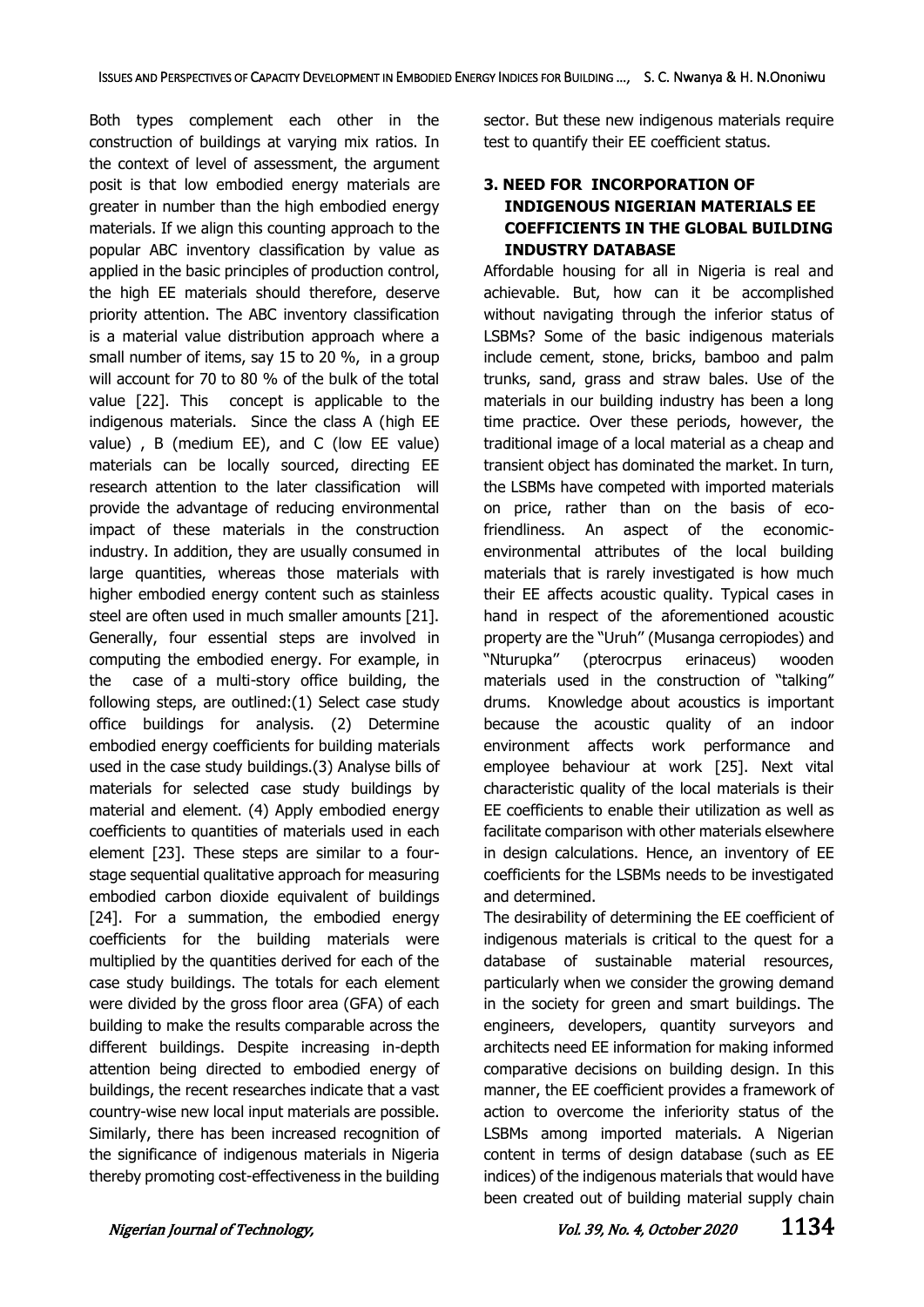will serve as a catalyst for job creation and capacity breeding in the building industry. The implications of building materials supply chain on the industry are enormous including economic diversification, engineering skill development and national security. From the economic diversification outlook, our indigenous materials are economically viable. Using them as replacement for imported materials adds to the value chain of and increases material mix for the building industry, leading to resource efficiency. Resource efficiency of a building material reduces waste in the manufacturing processes [26]. With that in place, it also means that EE capability enhances the engineering value of a material, thus making it available for wider application. On the part of national security, there will be reduction of capital flight and by implication conservation of foreign earnings. Also, if the materials are appropriately extracted, they will not affect food security. With these prospects the Nigerian content in EE research has a huge unexploited market for local materials.

Shelter is a basic human need and one of the fastest ways possible to satisfy it is to adapt reliable and cost-effective LSBMs. The indigenous materials cannot readily fill this gap because their technical performance indices with which to conduct a comparative appraisal with equivalent foreign materials are latent. Although most of those indigenous materials are used in traditional building, they are inherently presumed energy efficient. But, there are no verifiable scientific proofs in the database to substantiate this claim or measures that can lead to the choice of one material over another. In addition, the choice for them in building design was not based on the role their energy content plays in the building. It was rather on the basis of economics, but costeffectiveness alone is inadequate for reliability and quality assurances. While energy content of materials gives information about efficiency of performance, the cost system only provides data for the preparation of material budget, a planning tool for the industry. For the building industry to perform the role of facilitating affordable shelter with comfort, EE of LSBMs is an important database. With this information, planners, architects and engineers stand better chance to minimize energy content in building processes and also prevent environmental pollution [27] because of easy access to data.

In the preceding tasks for the promotion of LSBMs, the argument in their favour centers on availability as affirmed by [28], renewability [29], manufacturability [30], eco-friendly characteristics and low cost or economics of usage [31]. But, these factors are insufficient without EE characterization as a measure for a legal acceptability in a comparative analysis with imported materials. Other technical problems linked to this include durability [32], rate of energy interchange, energy accumulation capacity and thermal resistance. More research efforts are required in these perspectives. Presently, the volume of work carried out to address those research deficiencies involving local materials is insufficient. The paucity of research work creates the necessity for stepping up EE research in construction industry in Nigeria. Even, the results of literature search showed that the few works done so far were skewed towards operating embodied energy as evident in the proceeding sub theme.

#### **4. THE CURRENT STATE OF RESEARCH WORKS CARRIED IN THE SUBJECT AREA**

Ezema et al., [9] estimated embodied energy in residential buildings in a Nigerian context. The study therefore applied the whole life cycle assessment approach to embodied energy of residential buildings in Nigeria's most industrialized city of Lagos. It is similar to the work by [33] who conducted the embodied energy analysis of multi storied residential buildings in urban India, although the climatic conditions differed. Abanda et al., [6] conducted an embodied energy and Co<sup>2</sup> analyses of mud-brick and cement-block houses in order to improve their use in construction as well as energy efficiency. Ononiwu and Nwanya [34] estimated the embodied energy and carbon dioxide emissions of a one storey building in eastern Nigeria. This is an extension to the standard EE of residential building assessment that captures carbon footprint. The authors applied the bills of engineering measurement and evaluation (BEME) of the case study building, which contains the unit measurement of each material used in the building construction. Then, the sum of these weight measurements was used to divide energy consumed in producing the building and the result obtained is the embodied energy for that building. This study also shows that concrete mixture has highest value of embodied energy while embodied carbon is directly correlated with embodied energy.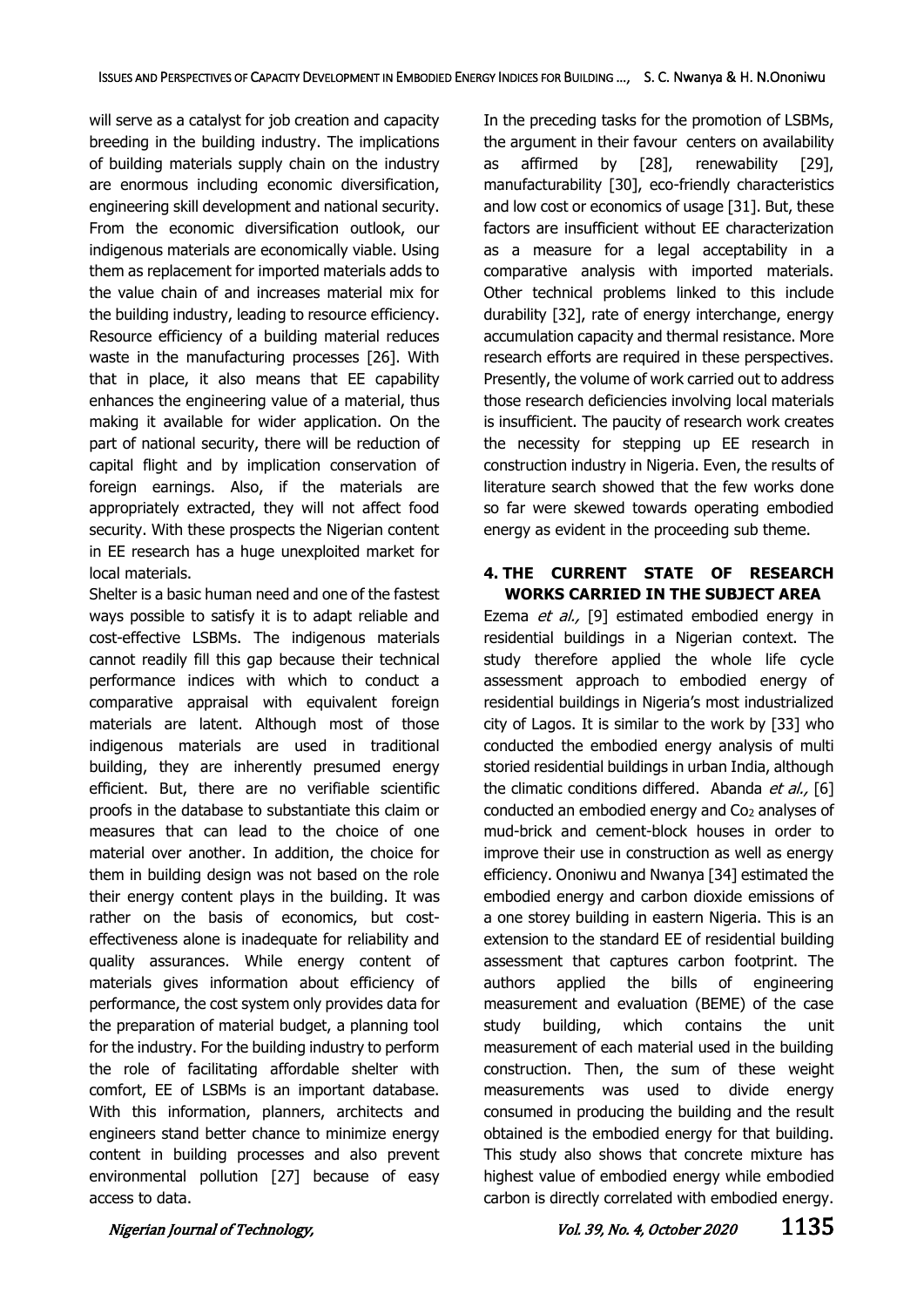Prucnal-Ogunsote [35] classified Nigerian architecture into the north and south models based on materials used in them. Results obtained show that traditional construction materials like rammed earth or clay and thatch roof is more energy efficient than most of the materials commonly used in Nigeria today. Oladiran [36] investigated the utilization of local building materials in Nigeria. Ede et al, [37] appraised the use of timber as structural members for residential buildings. A demonstration of how building envelope responds to outdoor conditions has been carried out using some selected LSBMs from Ile-Ife Nigeria [38].

In the area of embodied energy evaluation tools and decision support systems, the application of building information modelling is at a low ebb in Nigeria. Building information modeling (BIM) is a digital representation of physical and functional characteristics of a building facility. Prior to BIM, real-time monitoring of a building behaviour was manually conducted. As a set of interacting processes, BIM methodology has minimized human involvement in building life cycle management [39]. Autodesk EcotectTM is a BIM environmental simulation tool that can be used for analysis of thermal loads, lighting design, shadows and reflections, shading devices, and solar radiation [40]. BIM is useful for making critical decisions since it avails the designer different orientations of the building. In [6] Revit, a BIM tool, was used to validate the manual computational results. Despite the few validations on the existing structures, there

is limited application of parametric approaches (simulation) to investigate how different material characteristics affect the results of embodied energy values.

In a summary, there is currently an insufficient literature on the embodied energy coefficients of locally available building materials as shown in Table 1. The shadow picture from Table 1 fits into the opinion by experts that the building industry in Nigeria is characterized by a high component of imported materials. The implication on the industry is the inability to meet housing needs. However, some experts attribute this problem to randomized change in foreign exchange rate and high dependence on imported materials. Notwithstanding these limiting factors, quantifying the embodied energy values for indigenous materials can provide key insight into the design of low-carbon buildings and the gateway to further surmount the myth of inferiority of LSBMs among imported materials.

### **5. BARRIERS TO IMPLEMENTATION OF AN EE OF LOCAL BUILDING MATERIALS IN CONSTRUCTION INDUSTRY**

The low use of Nigerian indigenous materials in construction works has been observed. Although the non-characterization of their embodied energy coefficients in BIM systems is blamed for this low domestication, it is only a consequence of some fundamental factors yet be addressed.

| Author (s)                        | Title                                                                                                                                                   | Aim & Objectives                                                                                                                                                                                                                                           |
|-----------------------------------|---------------------------------------------------------------------------------------------------------------------------------------------------------|------------------------------------------------------------------------------------------------------------------------------------------------------------------------------------------------------------------------------------------------------------|
| Ononiwu and<br>Nwanya [36]        | Investigating the Use of Local<br>Materials for Building Construction.                                                                                  | This research therefore aims at investigating the<br>utilization of local building materials in Nigeria.                                                                                                                                                   |
| Ezema and<br>Olotuah [9]          | Embodied<br>Energy<br><b>Estimating</b><br>$\mathsf{In}$<br>Residential Buildings in a Nigerian<br>Context.                                             | This study applied the whole life cycle assessment<br>approach to embodied energy of residential buildings<br>in Nigeria's most industrialised city of Lagos                                                                                               |
| Abisuga and<br>Oyekanmi [41]      | Organizational Factors Affecting the<br>Usage of Sustainable<br>Building<br>Materials in the Nigerian Construction<br>Industry                          | Identified the organizational factors affecting the use<br>of sustainable building materials in the Nigerian<br>construction industry from the perception of the<br>contractors and professionals                                                          |
| Onyegiri and<br>Ugochukwu<br>[42] | Traditional building materials as a<br>sustainable resource material for low<br>cost housing in Nigeria: advantages,<br>challenges and the way forward. | The paper appraises some major local building<br>material available in Nigeria examine the major<br>advantages, challenges and the way forward for<br>traditional building materials in increasing low cost<br>housing supply and affordability in Nigeria |

Table 1: Level of research on embodied energy for building material and buildings in Nigeria (own studies)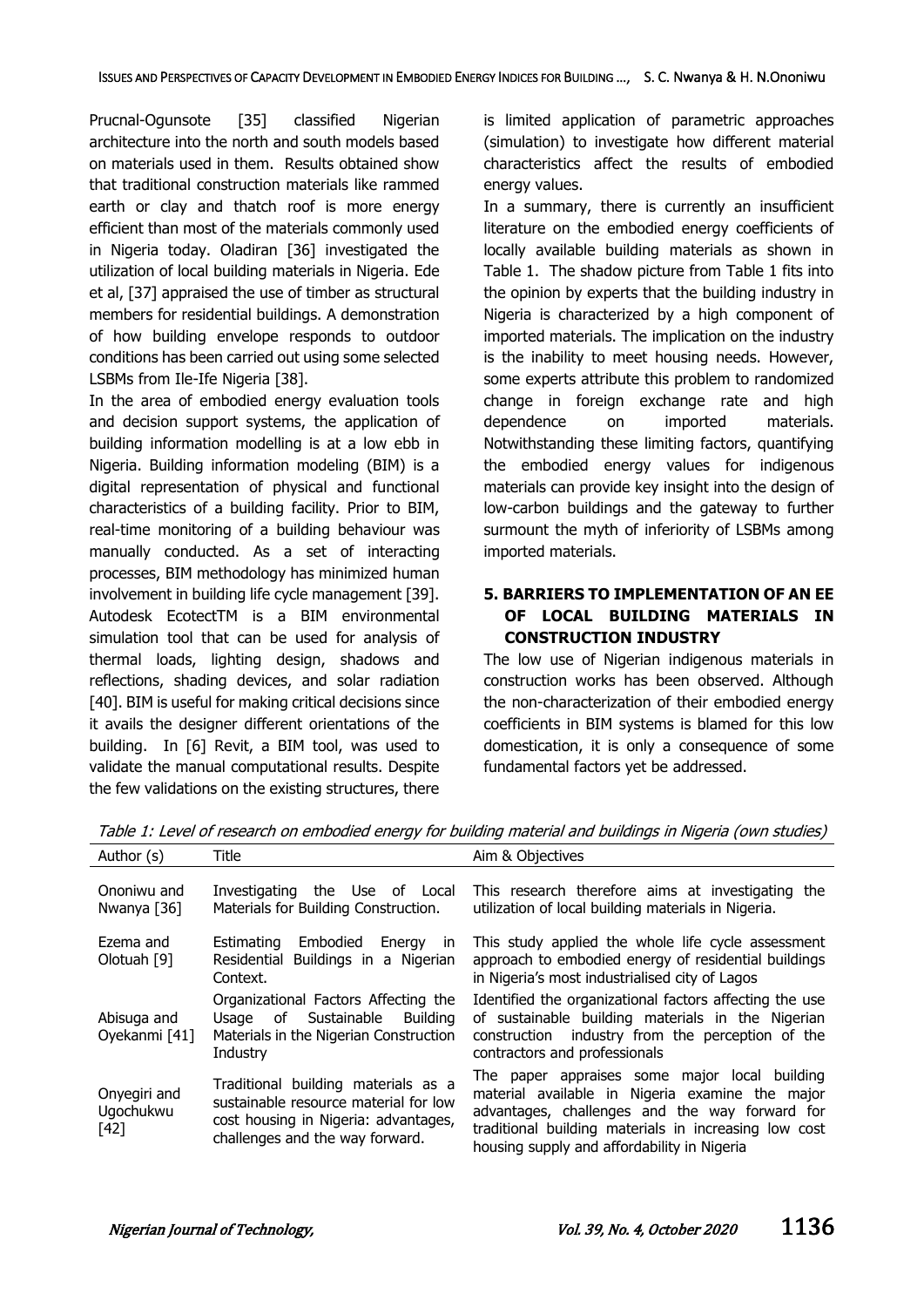| Author (s)                 | Title                                                                                                               | Aim & Objectives                                                                                                      |
|----------------------------|---------------------------------------------------------------------------------------------------------------------|-----------------------------------------------------------------------------------------------------------------------|
| Nwanya and<br>Ononiwu [34] | Carbon<br>Embodied<br>Energy<br>and<br>footprints in Residential buildings.                                         | The work estimated the embodied energy and carbon<br>dioxide emissions of a one storey building in eastern<br>Nigeria |
| Obia, et al<br>$[43]$      | Sustainable Architecture: Bamboo in<br>Contemporary Building Construction<br>in South-South Nigeria.                | Investigates the use of bamboo as props for form<br>works.                                                            |
| Ameh, et al<br>$[44]$      | Acceptability and use of innovative<br>bamboo products for the construction<br>of residential buildings in Nigeria. | Explores use of innovative bamboo products for<br>residential building construction.                                  |

Embodied energy value can differ for different countries, sometimes by as much as 100%, depending on a number of factors such as type of manufacturing processes, recycling technologies, methodology of analysis, fuel costs and destination [45] as well as material type (specie). Furthermore, the contribution of micro climatic condition, as one of the fundamental factors, to the variability of the LSBMs embodied energy values is yet to be investigated. In the work by [46], it is evident that energy code was omitted in the general codes for Nigerian based wood on the strength of impact of micro climate on EE of the materials.

So far, [41] only identified the organizational factors affecting the use of sustainable building materials in the Nigerian construction industry from the perception of the stakeholders such as contractors and professionals. According to this study, the factors include: lack of awareness on the part of construction personnel; organizational goal and objectives (interest) for the contractors; cost and economic viability which are significant internal factors. On the other hand, research and development, knowledge and skill of personnel are treated as external factors. These factors are inextricably linked to the prevailing level of development in a country. Since operational energy of buildings can vary from region to region, the level of development in each region also can be a veritable factor which affects the discrimination of indigenous material more than embodied energy deficiency.

Also, the conflict of culture due to colonial orientation posed a subtle factor that influences use of indigenous building materials. Prior to the colonial era, rural housing decoration depicts the cultural identity of a people or community setting. Then, these rural houses were built out of the ingenuity and available resources in the community. But, these ingenious skills gave way to modern architecture at the advent of colonial era. Modern architecture brought with it a change in housing design modelled after the expatriate's taste and built using imported materials. The important factor about this practice is that, the local materials which should have been appreciated were ignored and classified as unfit at the expense of imported products [47].

Onyegiri and Ugochukwu [42] appraised some major local building materials available in Nigeria with respect to their major advantages, challenges and future outlook usage in increasing low cost housing supply and affordability in Nigeria. The work strongly recommends the adoption and improvement of the locally available building materials for building construction in Nigeria. He also observed that emergence of mega-cities indirectly made huge demand on embodied energy of materials. The implications, according to [48] concern deforestation, high cost of building and intensification of emissions pollution. For example, mega-cities depend on the environment for energy, industry, construction, infrastructure and maintenance. Generally, all the processes of the building material extraction, transportation and usage result in one form of environmental impact or the other. None of these reports has addressed the issue of suitable selection criteria for the indigenous materials and the EE index is an element of ISO 14000 series certification criterion. In the preceding mega city example, it is pertinent to point out that the operations of quarry and borrow pit sites constitute pollution sources. The resulting safety and health hazards at those sites are yet to be addressed and they therefore provide veritable issues for scientific inquiry.

The material supply chain or process choice can also influence embodied energy consumption, particularly the transportation embodied energy. Some authors have attempted to list some of the LSBMs, but more needs to be done in terms of their transportation characterization. For the LSBMs,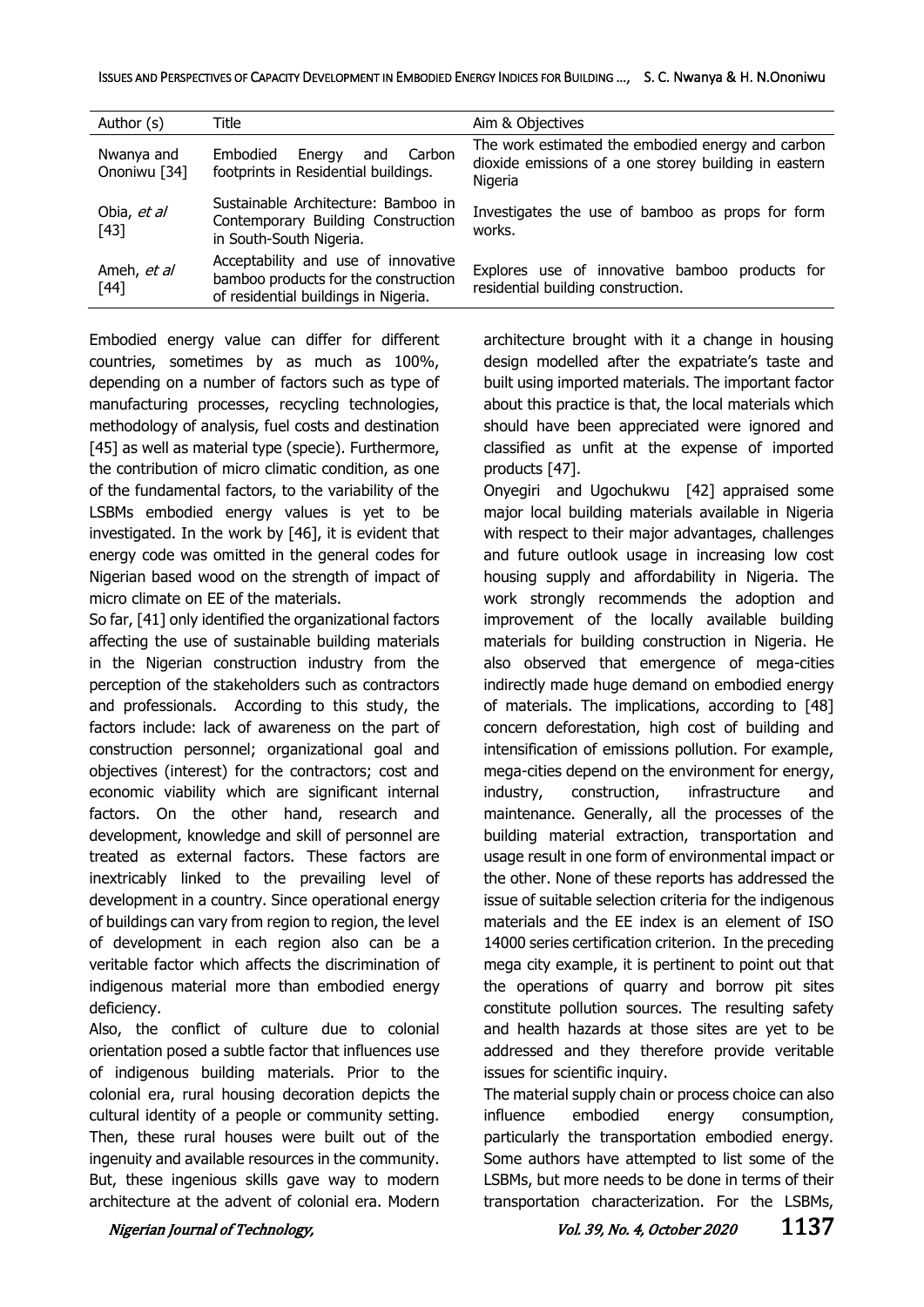there exists a wide variation in transportation charges, which do not reflect the distance the materials are moved from source/harvesting points to construction sites. This suggests that scheduling, handling, delivery or materials management charges of embodied transportation energy flow requires a professional for coordination and control as the materials move from sources through suppliers to site. Materials management means a coordination of the journey of LSBM; applying right skills and techniques to materials and ensuring they reach final customer at lowest cost, on time and as required. This blueprint for LSBM supply chain management will control the charging process and direct research efforts towards standardizing it, which is a task eminently necessary in Nigeria. These functions are as transportation is a major element of embodied energy of construction materials [49]. In the foregoing context, building materials have been categorized, based on manufacturing strategy and response to market demand, into make-to-stock (MTS), assemble-toorder (ATO), make-to-order (MTO), and engineerto-order (ETO) products [50]. Since these strategies have unique supply chain arrangements, from cradle- to- gate or cradle-to-service, the transportation embodied energy for each of them will also differ and hence requires harmonization. Sustainability aspect is another cogent factor affecting use of indigenous building materials in Nigeria. Sustainable building materials should also satisfy the following criteria: rational use of natural resources; energy efficiency; elimination or reduction of generated waste; low toxicity; low embodied energy, renewability; water conservation; affordability [51 - 52] and ecoefficiency [53]. Sustainability criterion has been used in grouping building materials as follows: materials that reduce the use of resources; materials that minimize environmental impacts; materials that pose no or low human health risks; materials that assist with sustainable site design strategies; materials from companies with sustainable social, environmental and corporate policies. The more concentration of sustainable materials in a building, the more efficient is the building. Eco-efficiency seeks to simultaneously reduce costs and environmental impacts using tactics such as waste reuse and technological improvement [53]. The benefits of waste re-use were discussed in the paper by Jalam  $et$  al [54],

who worked on building materials derived from agricultural waste. By using agricultural waste, according to them, the environment is free of pollution from the accumulation of these wastes as a significant benefit. The agricultural material holds out to cheap and affordable building construction and the vast arable land in Northern Nigeria provides the platform for such an opportunity. Baiden et al [55] emphasized the importance of savings on energy consumption and greenhouse gas emissions (eco-friendliness) as a key requirement of sustainable housing. For this reason, [56] noted for developing countries such as Nigeria, the real test of their housing policy still remains the provision of comfortable and affordable housing for the vulnerable group. Other characteristics of sustainability inherent local materials include availability (ease of use). In a summary, efficient housing is a fundamental need and indigenous materials are essential to stimulate it, but must be given priority by eliminating the aforementioned barriers. However, a key performance index for our indigenous building materials, the EE must be ascertained as an indispensable common denominator for the stimulation. It has become necessary because embodied energy can be used in more fields (identify the linkage effects of policies) and it can provide a new perspective for the study of energy-related issues [57]. Thus, it enables us to analyze energy-related issues from the perspective of the whole supply chain and the whole energy flow network, instead of based on single energy supply or a single stage of energy consumption [58- 59].

#### **6. CONCLUSIONS**

The issues and future directions of embodied energy research for building materials from Nigeria has been examined. The general finding from literature search is that embodied energy impact on building material tend to correlate positively with its volume, extraction method, distance moved, mode of travel, manufacturing strategy and end of service usage. Researchers of Nigerian extraction seem unconcerned or unaware of prospects and developments surrounding EE of building materials. Further in the literature, it has been shown that authors have focused attention on embodied energy impact relating to operation of buildings, thus neglecting that of material extraction, production and transportation. To the best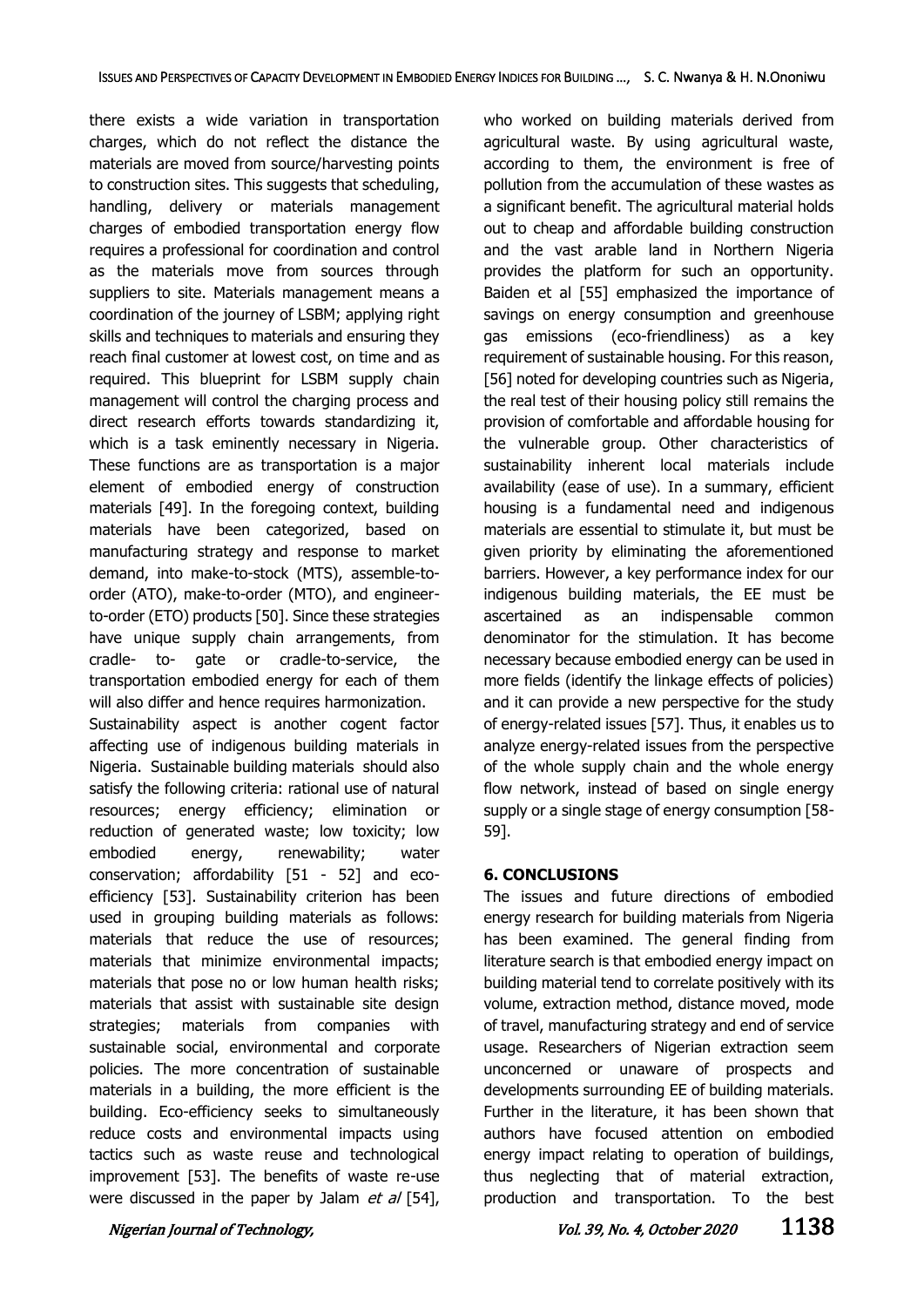knowledge of the authors, the extant literature on building materials in Nigeria does not cover EE coefficients for indigenous materials.

In this review, highlight of the problems of a lack of energy codes or indices as internationally comparable selection criteria for local building materials was exposed. Absence of these coefficients hinder the integration and application of local materials within the BIM system. Under such conditions, our local materials are treated as inferior to foreign materials since it is difficult to compare both with undisputed common criteria. Given that background and with support of the current study measures are suggested to close the identified gaps.The study reinforces the fact that the level of industrialization correlates with the level of industrial energy consumption and it affects energy content of manufactured goods. Other variations occur because of uncertainties associated with the computation method, technological differences (for example, different types of cement kiln require different quantities of energy) and different fuel mixes used in the process. Due to the economic, technical and ecological benefits of EE, developing its capacity for national building materials is crucial for the envisaged cost-effective and reliable housing development.

#### **7. ACKNOWLEDGEMENT**

The authors wish to express their profound gratitude to the University of Nigeria Nsukka and TetFund for providing facility and funding assistance, respectively for this on-going study. Also, they express appreciation to the anonymous reviewers.

#### **8. FUNDING**

The research was funded by the TetFund (DESS/UNN/NSUKKA/RP/VOL.X), Nigeria.

# **9. REFERENCES**

- [1] Reinders, A. H. M. E., K. Vringer and K. Blok "The direct and indirect energy requirement of households in the European Union", Energy Policy 31: 2003, 139-153.
- [2] Tarabieh, K., M Khorshed "Optimizing Evaluation Methods for the Embodied Energy and Carbon Management of Existing Buildings in Egypt", *Buildings*, 9, 90; 2019, pp2-16.
- [3] Griffin, C.T., Reed, B., & Hsu, S. "Comparing the embodied energy of structural systems in

buildings'', In: Cruz P, editor. Structures and Architecture: Proceedings of the 1st International Conference on Structures & Architecture (ICSA2010). Guimarães, Portugal, 21-23 July 2010. 1333-1339.

- [4] Hammond, G. P., C. I. Jones (2008) Embodied energy and carbon in construction materials. Proceedings of the Institution of Civil Engineers - *Energy*, vol. 161, no. 2, 2008, pp. 87-98.
- [5] Milne, G., C. Reardon Embodied Energy, 2008, pp136-139 [www.ecospecifier.org](http://www.ecospecifier.org/) accessed March 14, 2009.
- [6] Abanda, F.H., G.E. Nkeng, J.H.M. Tah, E.N.F. Ohandja, M.B. Manjia "Embodied Energy and CO2 Analyses of Mud-brick and Cement-block Houses", AIMS Energy, Volume 2, Issue 1, 2014, 18–40.
- [7] Dixit, M. K, .J. L. Fernandez-Solis, S. Lavy, C.H. Culp "Identification of parameters for embodied energy measurement: A literature review'', Energy and Buildings, vol. 42, 2010, pp. 1238- 1247, 2010.)
- [8] Treloar, G., R. Fay, B. Ilozor, P. Love "Building Materials selection: greenhouse strategies for built facilities'', Facilities Vol.19:, 2001a, pp. 139 -49.
- [9] Ezema, I.C., A. O Olotuah, O. I. Fagbenle "Estimating Embodied Energy in Residential Buildings in a Nigerian Context", International Journal of Applied Engineering Research, Volume 10, Number 24, 2015, pp 44140-44149
- [10]Bullard III, C. W., R. A. Roberts "Energy Costs of goods and services", Energy Policy, Vol. 3 (4), 1975, pp 268 – 279.
- [11] Chan, A. P. C., A. Darko, E. E. Ameyaw "Strategies for Promoting Green Building Technologies Adoption in the Construction Industry—An International Study'', Sustainability 2017, 9, 969.
- [12] Zeng, R., A. Chini "A review of research on embodied energy of buildings using bibliometric analysis'', Energy and Buildings, 155, 2017, 172-184
- [13] Feagin J., Orum A. and Sjoberg G. eds., A case for case study, University of North Carolina Press, USA, 1991.
- [14] Langston Y. L., Langston C.A. "2008 Reliability of building embodied energy modelling: an analysis of 30 Melbourne case studies'', Construction Management and Economics, 26(2), 2008, 147-160.
- [15] Cabeza, L. F., C. Barreneche, L. Miró, J. M.Morera, E. Bartolí, A. L. Fernández "Low carbon and low embodied energy materials in buildings: A review", Renewable and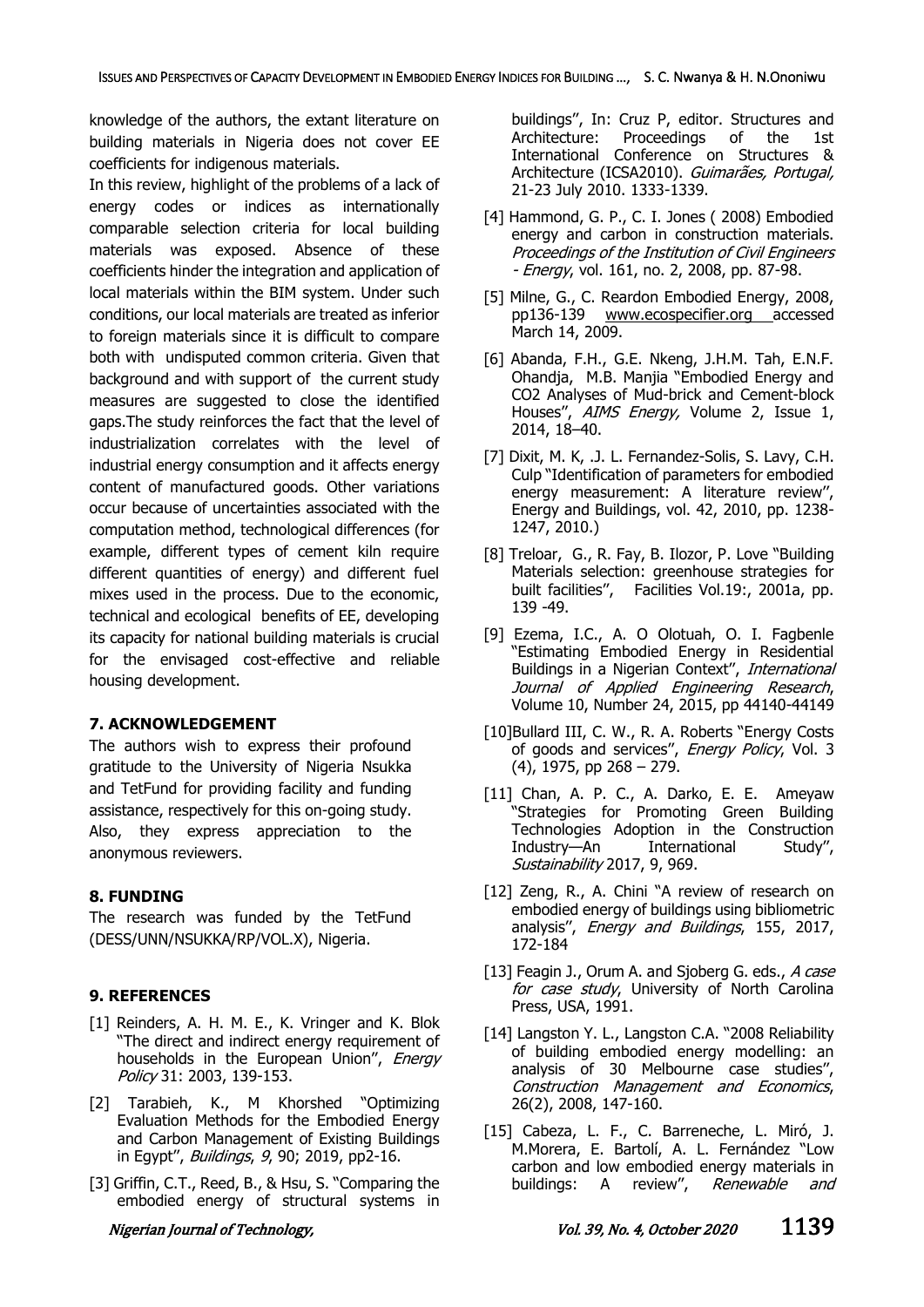Sustainable Energy Reviews 23, 2013, 536– 542.

- [16] Praseeda, K. I., V. Reddy, B. V.; Mani, M. "Embodied and operational energy of urban residential buildings in India, *Energy and* Buildings 110: 2016, 211–219.
- [17] Haynes, R. "Embodied energy calculations within life cycle analysis of residential buildings" Available at: <http://etoolglobal.com/>. accessed June12, 2019.
- [18] Deshwal, A. (2011). "Using bamboo in housing and building construction." Available at:<http://pib.nic.in/>. accessed June 12, 2019.
- [19] Sasi, J. M. B. "Air pollution caused by iron and steel plants", International Journal of Mining, Metallurgy & Mechanical Engineering, 1(3), 2013, 219–222.
- [20] Doushanov, D. "Control of pollution in the iron and steel industry." Pollution control technologies, 2015, 3.
- [21] Sattary, S., D. Thorpe "Optimizing embodied energy of building construction through bioclimatic principles" In: Smith, S.D (Ed) Procs 28th Annual ARCOM Conference, 3-5 September 2012, Edinburgh, UK, Association of Researchers in Construction Management, 1401-1411.
- [22] Plossl, G. W. (1985) Production and Inventory Control: Principles and Techniques. 2<sup>nd</sup> Edition, Prentice Hall, New Jersey.
- [23] Treloar, G.J., R. Fay, B. Ilozor, P.E.D. Love "An analysis of the embodied energy of office buildings by height" Facilities Volume 19. Number 5/6, 2001b, pp. 204 -214, MCB University Press.
- [24] De Wolf, C., F. Pomponi, A. Moncaster "Measuring embodied carbon dioxide equivalent of buildings: A review and critique of current industry practice'', Energy and Buildings 140: 2017, 68-80.
- [25] Nitu, I. F., T. Catalina "Analysis of the thermal and acoustic comfort of BREEAM certified office building'', Acta Technica Napocensis:Civil Engineering and Architecture Vol. 61 (2), 2018, 21 -29.
- [26] Akintayo, F. O., ON. Oyebade, SP. Songca, NO. Adebisi, OS. Oluwafemi, OO. Fadipe "Assessment of the impacts of building construction activities on the environment'', Nigerian Journal of Technology, Vol. 39 (2), 2020, 325 - 331.
- [27] Ciravoglu, A. "A research on embodied energy of building materials: reflections on turkey" The 2005 World Sustainable Building

Conference, Tokyo, 27-29 September 2005 , 01-131 (SB05Tokyo), pp 910 – 917.

- [28] Alade, K.T., A. N. Oyebade and N.U. Nzewi "Assessment of the Use of Locally Available Materials for Building Construction in Ado-Ekiti Nigeria", Journal of Construction Business and Management 2 (2), 2018, 36-41 37.
- [29] Don C. I. Okpala "Promoting the use of local building materials in Nigerian house construction: Problems and prospects. Ekistics, 1983, Vol. 50, January/February, No. 298, Housing In Neighborhoods (January/February), 1983, pp. 42-46.
- [30] Omole, F. K., and Bako, A. I. "Analysis of the Problems and Prospects in the Use of Local Building Materials: Review of Literature'', Analysis, 3(11), 2013, 2-5.
- [31] Oloruntoba K. and Avodele E.O "(2013) Local Building Materials: a Tool Towards Effective Low-Income Housing in Nigeria", Middle-East Journal of Scientific Research 18 (4):, 2013, 492-497.
- [32] Ikechukwu O. and Iwuagwu B.U. "2016 Traditional Building Materials as a Sustainable Resource and Material for Low Cost Housing in Nigeria: Advantages, Challenges and the Way Forward'', Int'l Journal of Research in Chemical, Metallurgical and Civil Engg. (IJRCMCE) Vol. 3, Issue 2 2016, 247 - 252
- [33] Bardhan, S. "Embodied energy analysis of multi storied residential buildings in urban India. Energy and Sustainability III, WIT Transactions on Ecology and the Environment, Vol 143, 2011 WIT Press.
- [34] Ononiwu, N. H., S. C. Nwanya "Embodied Energy and Carbon footprints in Residential buildings'', International Journal of Advanced Engineering Research and Science (IJAERS), Vol-3 (8), 2016, 49 -54
- [35] Prucnal-Ogunsote, B., "Classification of Nigerian Architecture", AARCHES Journal, 1(6), 2001, pp.48–56.
- [36] Oladiran, O. J. "Investigating the Use of Local Materials for Building Construction", Journal of Sustainable Technology, Vol. 6, No. 2 (November), 2015.
- [37]Ede, A.N., Adebayo, S.O., Bamigboye, G.O. and Ogundeji, J., "Structural, economic and environmental study of concrete and timber as structural members for residential buildings in Nigeria", The International Journal of Engineering and Science, 4(3), 2015, pp.76–84.
- [38] Fasogbon, S. K., A. B. Wahaab, M. O. Oyewola "Thermal comfort characteristics of some selected building materials in the regional